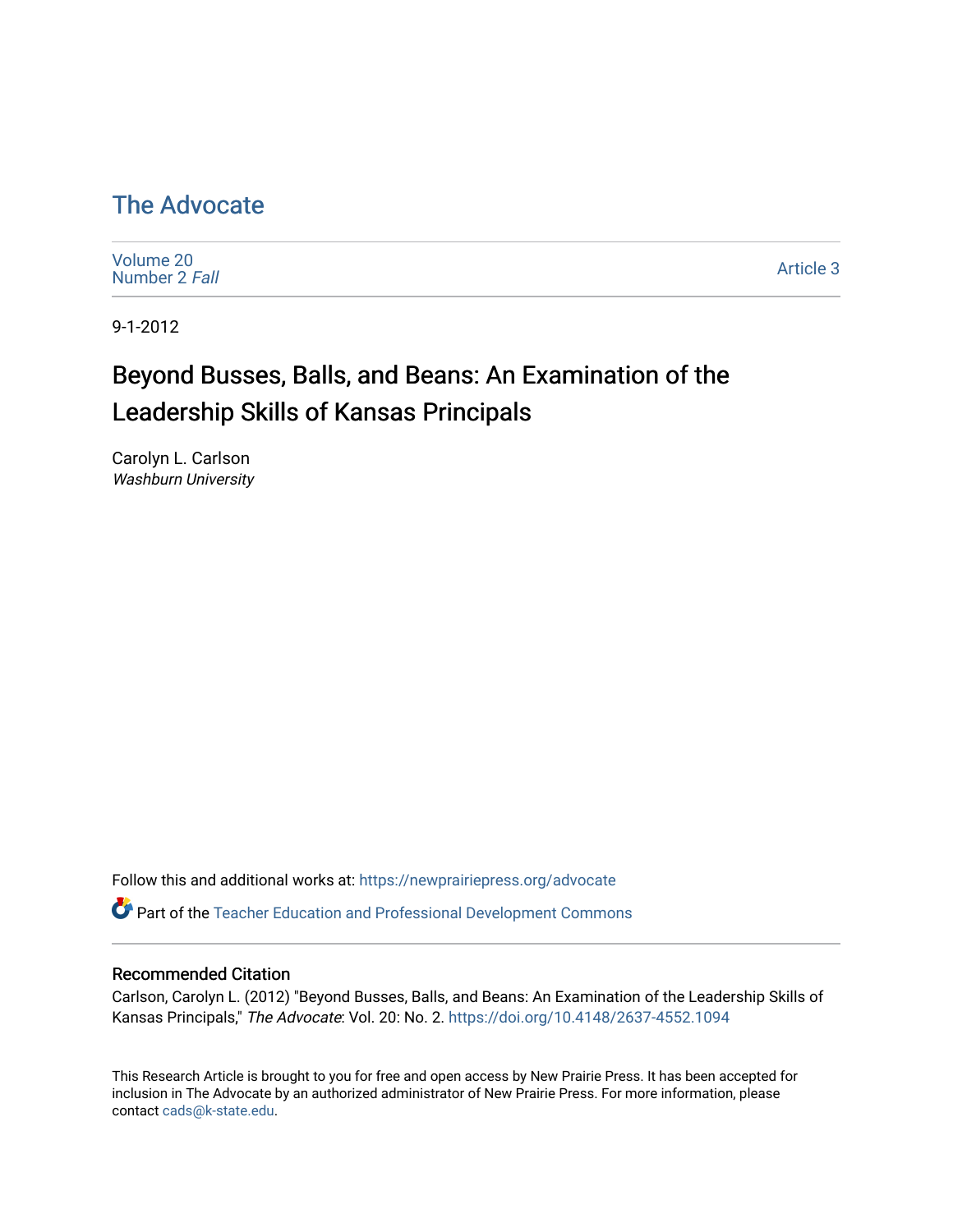# Beyond Busses, Balls, and Beans: An Examination of the Leadership Skills of Kansas Principals

## Abstract

Introduction: Each year in American public schools, nearly 450,000 teachers leave their jobs (Johnson, Berg, & Donaldson, 2005). This means that one-sixth of all teachers either transfer to different schools/ districts or leave the teaching profession altogether.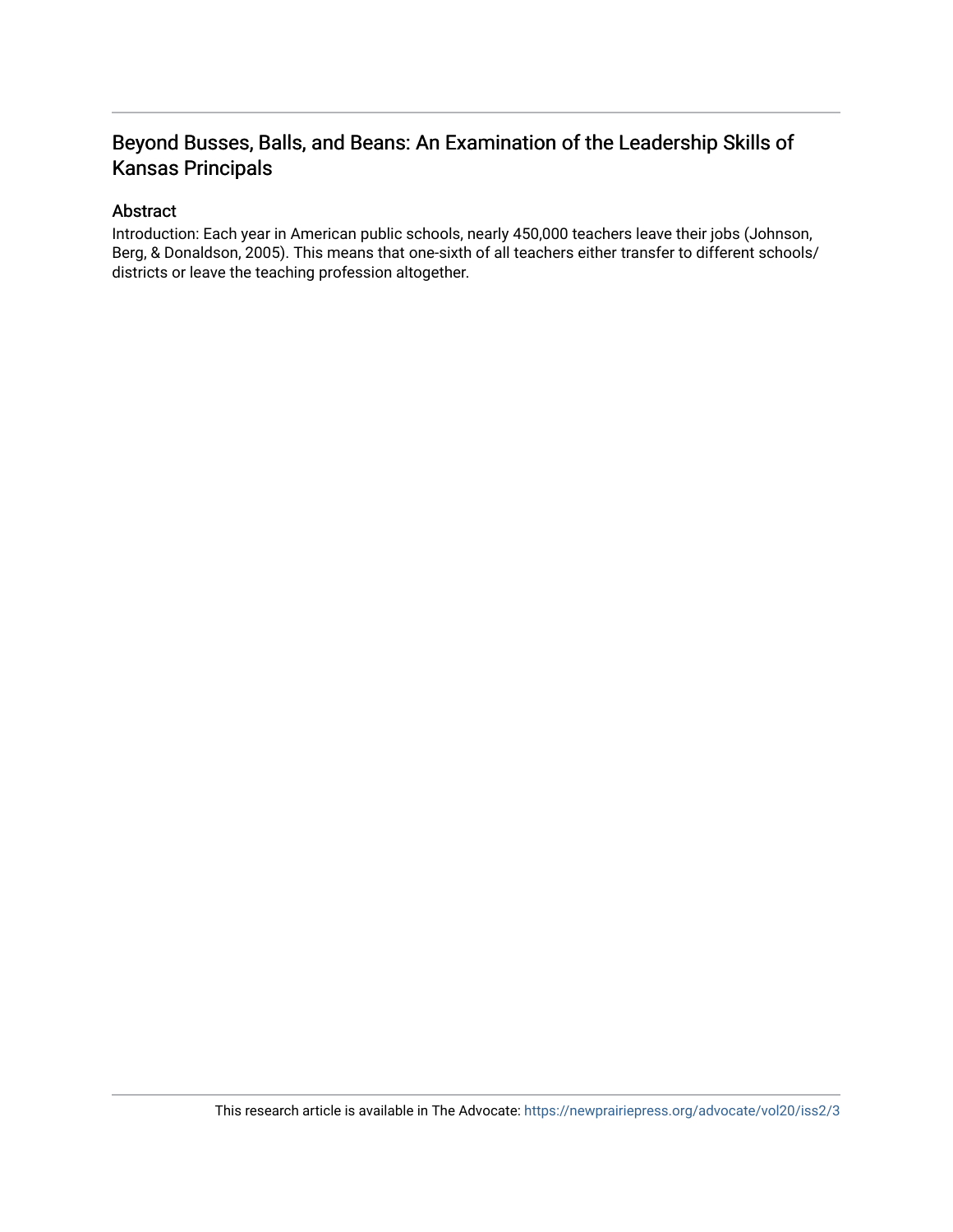# **Beyond Busses, Balls, and Beans: An Examination of the Leadership Skills of Kansas Principals**

# **Carolyn L. Carlson, Ph.D. Washburn University**

#### *Introduction*

Each year in American public schools, nearly 450,000 teachers leave their jobs (Johnson, Berg, & Donaldson, 2005). This means that one-sixth of all teachers either transfer to different schools/districts or leave the teaching profession altogether. One of the main factors contributing to teachers' decisions to remain at or leave their positions is related to the level of support from school administrators. Not only is a principal responsible for managing the school (the busses, balls, and beans), but the principal is responsible for being the leader of the school as well. Research indicates that the decision to remain or leave a particular school is greatly influenced by the principal and the principal's leadership style (Brown & Wynn, 2007). This study sought to examine how the effectiveness of the leadership of principals in Kansas compares to the effectiveness of the leadership of principals throughout the rest of country.

#### *Background on Teacher Retention and Principal Leadership*

The National Commission on Teaching and America's Future report that every school district in the country is affected by continuous teacher turnover (NCTAF, 2010). The large numbers of teachers leaving the field of education (the phenomenon known as "attrition") can be explained, in part, to the working conditions and school environment faced by many teachers. Research indicates that the working conditions of teachers affect their ability to teach well and the satisfaction they obtain from their teaching (Johnson, et al., 2005). One of the main sources affecting the working conditions of the school is the leadership of the school. The effectiveness or ineffectiveness of the leadership of the principal directly impacts the satisfaction of the teachers in the school (Johnson, et al., 2005). Luekens, Lyter, Fox, & Chandler (2004) found that over one-third of teachers who transferred to new schools reported that their dissatisfaction with the administrations' support was either a "very important" or "extremely important" reason for leaving their position. Similarly, Johnson and Birkeland (2003) found that, among 50 novice Massachusetts teachers studied over four years, those who decided to leave their schools or the profession often "described principals who were arbitrary, abusive, or neglectful. . . ." (p. 594).

While ineffective principal leadership often leads to teacher attrition, effective principal leadership often leads to teacher retention. "How principals execute their leadership affects school organization, culture, and working conditions, which, in turn, affect job satisfaction and teacher retention" (Cornelia, 2010, p.3). Similarly, Useem (2003) found that "strong administrators and a collegial staff climate can lead to higher rates of teacher retention" (p. 18). "New teachers perceive building principals to be the vital link in their success" (Danin & Bacon, 1999, p. 206). Research suggests that teacher

1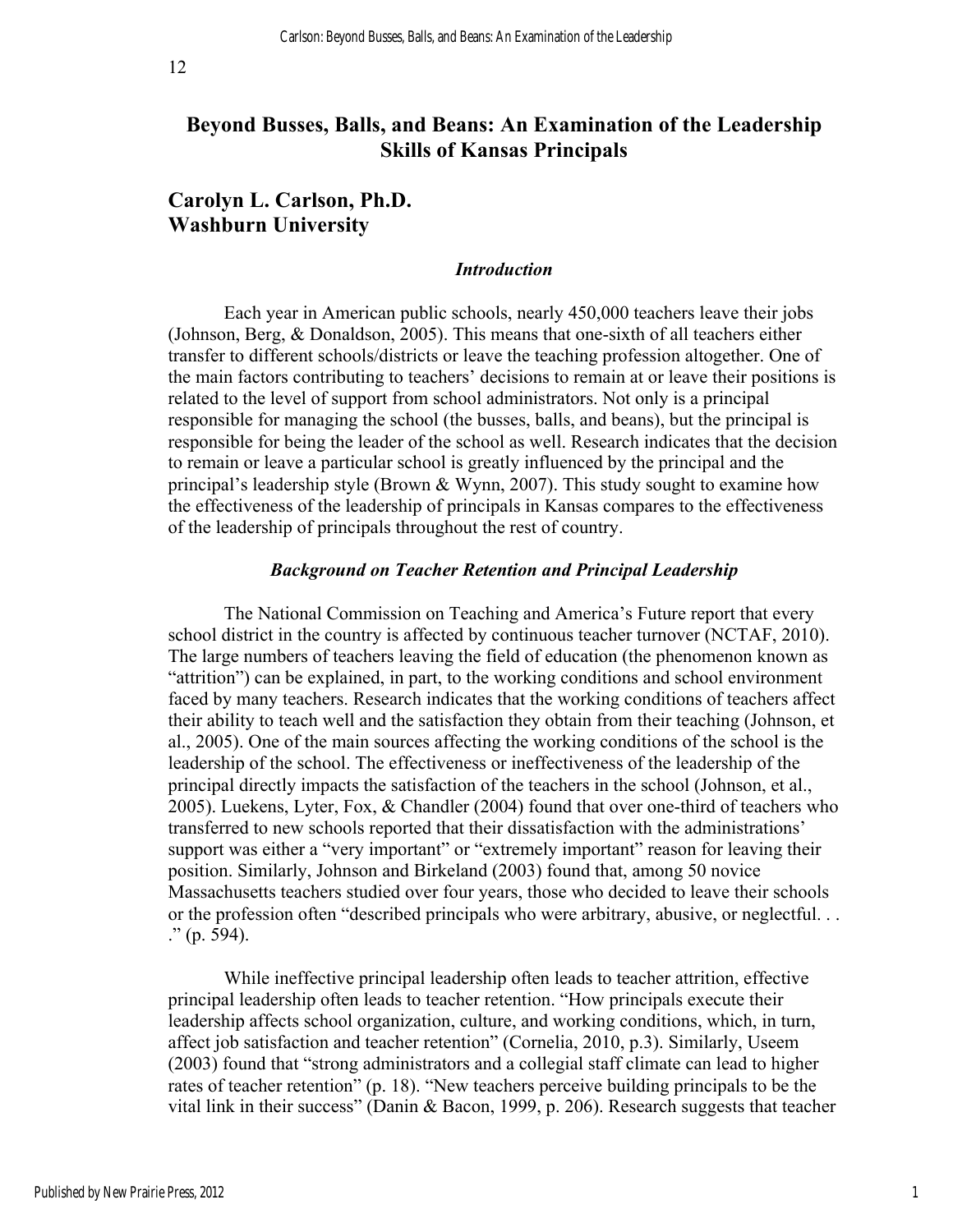retention increases "when school environments are organized for productive collegial work under a principal's effective leadership" (Johnson, et al., 2005, p.67). For example, Louis, Marks, and Kruse (1996) reported that principals who delegate authority and support collective decision-making foster a "collective responsibility for student learning and instructional collaboration among teachers" (p. 774). Effective principals create a working environment that promotes teacher retention. The school principal has "the responsibility of creating an institutional atmosphere of collaboration and support, as opposed to one in which individual teachers shut their doors and operate privately" (Heller, 2004, p. 6-7). Effective principals attract, support, and retain qualified teachers who are successful in the classroom (Brown & Wynn, 2007).

## *Methodology*

In this study, selected data from the National Center for Education Statistics' (NCES) 2007-2008 School and Staffing Survey were analyzed to examine teachers' responses to various statements regarding their teaching positions.

The survey consists of several questionnaires, including one designed specifically for teachers to complete. This questionnaire asked participants about various issues, including education and training, teaching assignments/experience, perceptions and attitudes about teaching, and workplace conditions. Once the surveys are completed and returned, names, addresses, and other identifying information are removed to protect the confidentiality of the participants.

For researchers who qualify, "restricted-use data" may be used for analysis. This data contains individually identifiable information that is confidential and protected by law. Only those who have official clearance from the NCES may access this data. This researcher holds a license to utilize restricted-use data.

## *Results and Discussion*

Both public-use and restricted-use data from responses to selected questions from the 2007-2008 Schools and Staffing Survey Teacher Questionnaire were used in this study. Participants were asked to indicate a level of agreement to the following five statements:

- 1. "In this school, staff members are recognized for a job well done."
- 2. "My principal enforces school rules for student conduct and backs me up when I need it."
- 3. "The principal knows what kind of school he or she wants and has communicated it to the staff."
- 4. "The school administration's behavior toward the staff is supportive and encouraging."
- 5. "I am generally satisfied with being a teacher at this school."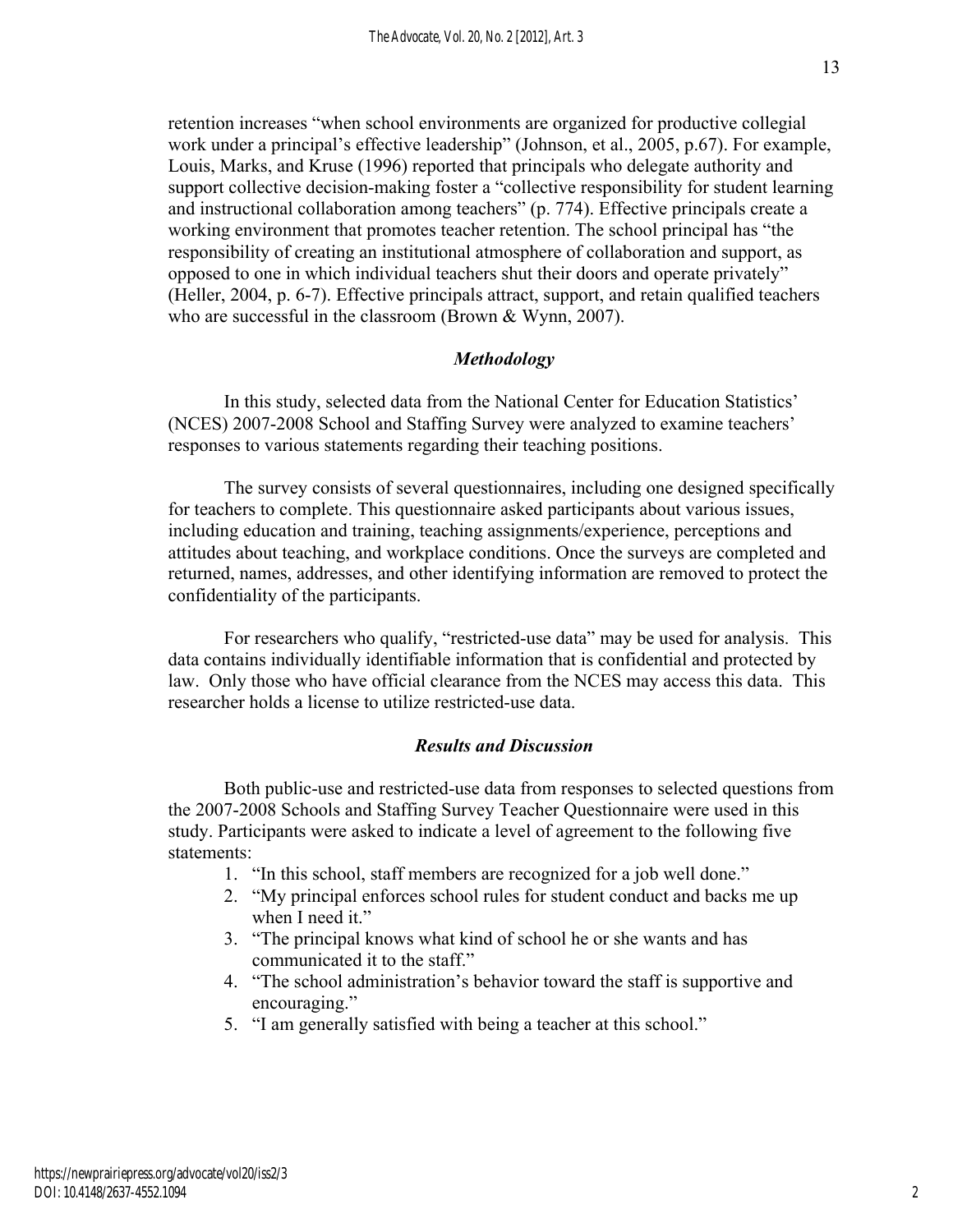14

Weighted responses were used in the analysis of the data from each of the five statements, indicating application of the results to 3,404,500 public school teachers in the United States. These responses were compared to the responses to the same statements by 37,700 teachers in Kansas (See Table 1).

First, weighted responses to the statement, "In this school, staff members are recognized for a job well done" were examined. The results indicate that nationwide, 34 percent of teachers "strongly agree" with the statement. Among the teachers in Kansas, 32.3 percent "strongly agree" with the statement. There is only a 1.7 percent difference in the responses of the Kansas teachers as compared to the national average.

Second, 56 percent of participants nationwide "strongly agree" with the statement, "my principal enforces school rules for student conduct and backs me up when I need it." In Kansas, 55.1 percent of teachers indicated that same level of agreement with the statement, resulting in a less than one percent difference between the responses of Kansas teachers and teachers nationwide.

Third, responses to the statement, "the principal knows what kind of school he or she wants and has communicated it to the staff" indicate that 57.7 percent public school teachers "strongly agree" with the statement. 55.2 percent of teachers in Kansas also strongly agree that their school principals have effectively communicated his or her vision for the school to the teachers – a difference of 2.5 percent.

Fourth, weighted responses to the statement, "The school administration's behavior toward the staff is supportive and encouraging" were examined, indicating that 55 percent of public school teachers in the nation "strongly agree" with the statement. Kansas teachers indicated a slightly higher level of support and encouragement from their principals. 57.7 percent of teachers in Kansas strongly agree with this statement, resulting in 2.7 percent higher than the overall finding for the nation.

Fifth, only 59.4 percent of public school teachers "strongly agree" with the statement, "I am generally satisfied with being a teacher at this school." In Kansas, 57.1 percent of teachers "strongly agree" that they are generally satisfied with their teaching positions, which is 2.3 percent less than that nationwide response.

These results indicate that Kansas principals are performing at a level similar to principals across the nation. The largest difference in percentage of responses from teachers nationwide and those in Kansas was 2.7 percent. However, this difference was is a result of a higher number of Kansas teachers strongly agreeing that their principals were supportive and encouraging.

These results are encouraging for the state of Kansas, particularly when noting that a higher number of teachers in Kansas believe their school administration offers more support and encouragement as compared to the remaining states in the nation.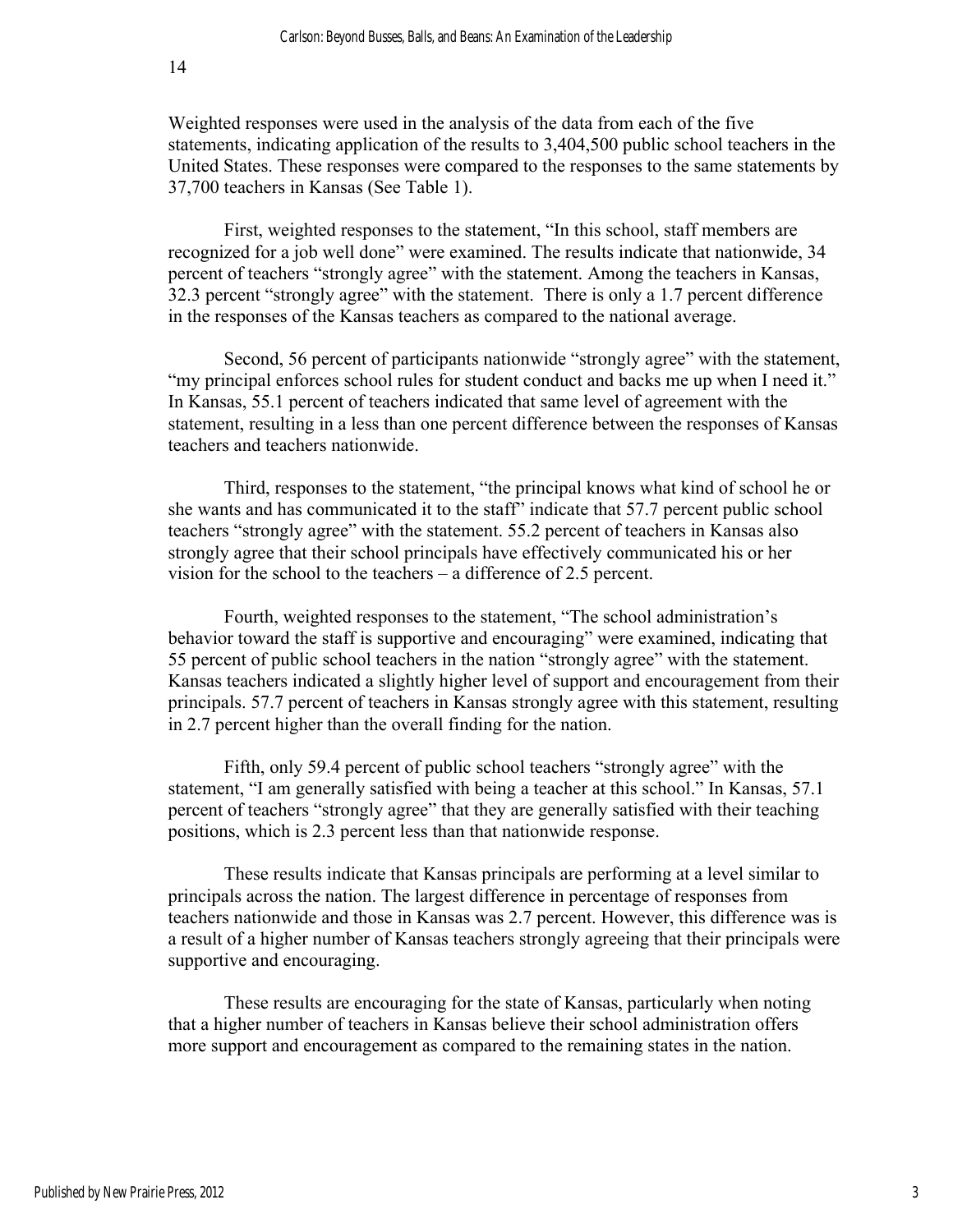However, while Kansas principals should be pleased with the indication that they are providing similar levels of effective leadership to their teachers, there is still much room for improvement. Only 32.3 percent of teachers in Kansas feel that staff members are recognized for a job well done. This means that 67.7 percent of Kansas teachers did not agree that teachers' accomplishments are adequately acknowledged. Further, only slightly more than half of all Kansas teachers agreed that their principals adequately enforced rules, agreed that their principals have effectively communicated the goals of the school, agreed that their principals are supportive, and agreed that they are satisfied with their teaching positions. Therefore, almost half of all Kansas teachers do not agree that their principals enforce rules, effectively communicate the mission of the school, or are supportive of the teachers. Almost 43 percent of Kansas teachers are not satisfied with their teaching positions. This lack of a supportive environment can result in teachers leaving the school or the teaching profession altogether.

This should be addressed in two areas. First, academic institutions training aspiring principals should provide them with the knowledge and skills to be effective leaders in their future schools. Future principals should have a firm grasp on how to be not only efficient managers of their schools' busses, balls, and beans, but also how to effectively be the leaders of their schools. Second, current Kansas principals should address this issue in their own school environments by identifying areas of weakness in their own leadership style. This self-reflection may improve their leadership skills and prevent the loss of high-quality staff.

| Weighted Responses of Public School Teachers |               |               |            |
|----------------------------------------------|---------------|---------------|------------|
| Statement                                    | Percentage of | Percentage of | Difference |
|                                              | Teachers      | Teachers in   |            |
|                                              | Nationwide    | Kansas        |            |
| In this school, staff members are            | 34            | 32.3          | 1.7        |
| recognized for a job well done.              |               |               |            |
| My principal enforces school                 | 56            | 55.1          | .9         |
| rules for student conduct and                |               |               |            |
| backs me up when I need it.                  |               |               |            |
| The principal knows what kind of             | 57.7          | 55.2          | 2.5        |
| school he or she wants and has               |               |               |            |
| communicated it to the staff.                |               |               |            |
| The school administration's                  | 55            | 57.7          | $-2.7$     |
| behavior toward the staff is                 |               |               |            |
| supportive and encouraging.                  |               |               |            |
| I am generally satisfied with                | 59.4          | 57.1          | 2.3        |
| being a teacher at this school.              |               |               |            |

Table 1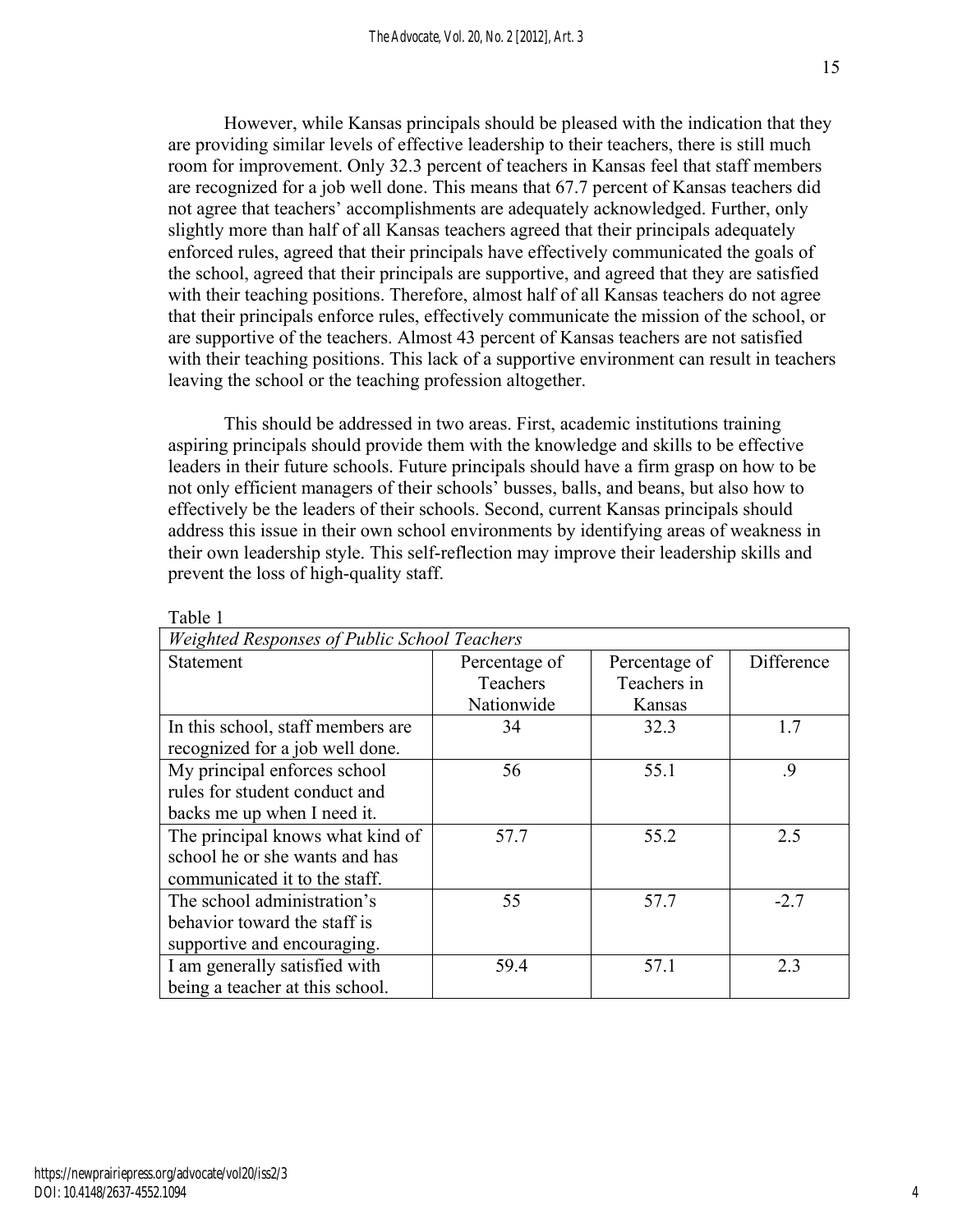#### *Summary*

Data analysis indicates similar findings in teachers' beliefs in the effectiveness of the leadership of the administration when comparing the results in Kansas to those nationwide. While principals in Kansas should feel a sense of satisfaction that their leadership abilities are similar to those of administrators across the nation, they must also be aware of the improvements that can be made, potentially resulting in even higher numbers of job satisfaction and, therefore, teacher retention.

Effective principals create an environment where teachers feel and sense of collaboration and support, and as a result, are dedicated to their jobs. On the contrary, ineffective principals fail to create such a climate, leaving the teachers to feel a sense of isolation, leading to dissatisfaction with their jobs and a higher probability that they will leave their teaching positions for either a different position in the teaching field or a different position in a field outside of teaching. Current and aspiring principals in Kansas (and across the nation) must recognize the impact they have on teacher retention and must take steps to ensure that teachers in their schools feel a sense of satisfaction with their jobs to improve the retention rate of teachers.

### *References*

- Brown, K. M. & Wynn, S. R. (2007). Teacher retention issues: How some principals are supporting and keeping new teachers. *Journal of School Leadership*, 17(6), 664- 698.
- Carroll, T. G. & Foster, E. (2010). *Who will teach? Experience matters.* Washington, D.C.: National Commission on Teaching and America's Future.
- Cornelia, J. A. (2010). *Principal leadership: The missing link in teacher retention*. (Doctoral dissertation). Retrieved from ProQuest. (3420054)
- Danin, R. & Bacon, M.A. (1999). What teachers like (and don't like) about mandated induction programs. In M. Scherer (Ed.), *A better beginning: Supporting and mentoring new teachers* (p. 202-209). Alexandria, VA: Association for Supervisions and Curriculum Development.
- Heller, D. A. (2004). *Teachers wanted: Attracting and retaining good teachers.* Alexandria, VA: Association for Supervisions and Curriculum Development.
- Ingersoll, R. M. (2001). Teacher turnover and teacher shortages: An organizational analysis. *American Educational Research Journal, 38*(3), 499-534.
- Johnson, S. M., Berg, J. H., & Donaldson, M. L. (2005). *Who stays in teaching and why: A review of the literature on teacher retention*. Cambridge, MA: Harvard Graduate School of Education.
- Johnson, S. M., & Birkeland, S. (2003). Pursuing a "sense of success": New teachers explain their career decisions. *American Educational Research Journal, 40*(3), 581-617.
- Kardos, S. M. (2004). *Supporting and sustaining new teachers in schools: The importance of professional culture and mentoring.* Harvard University, Cambridge, MA.